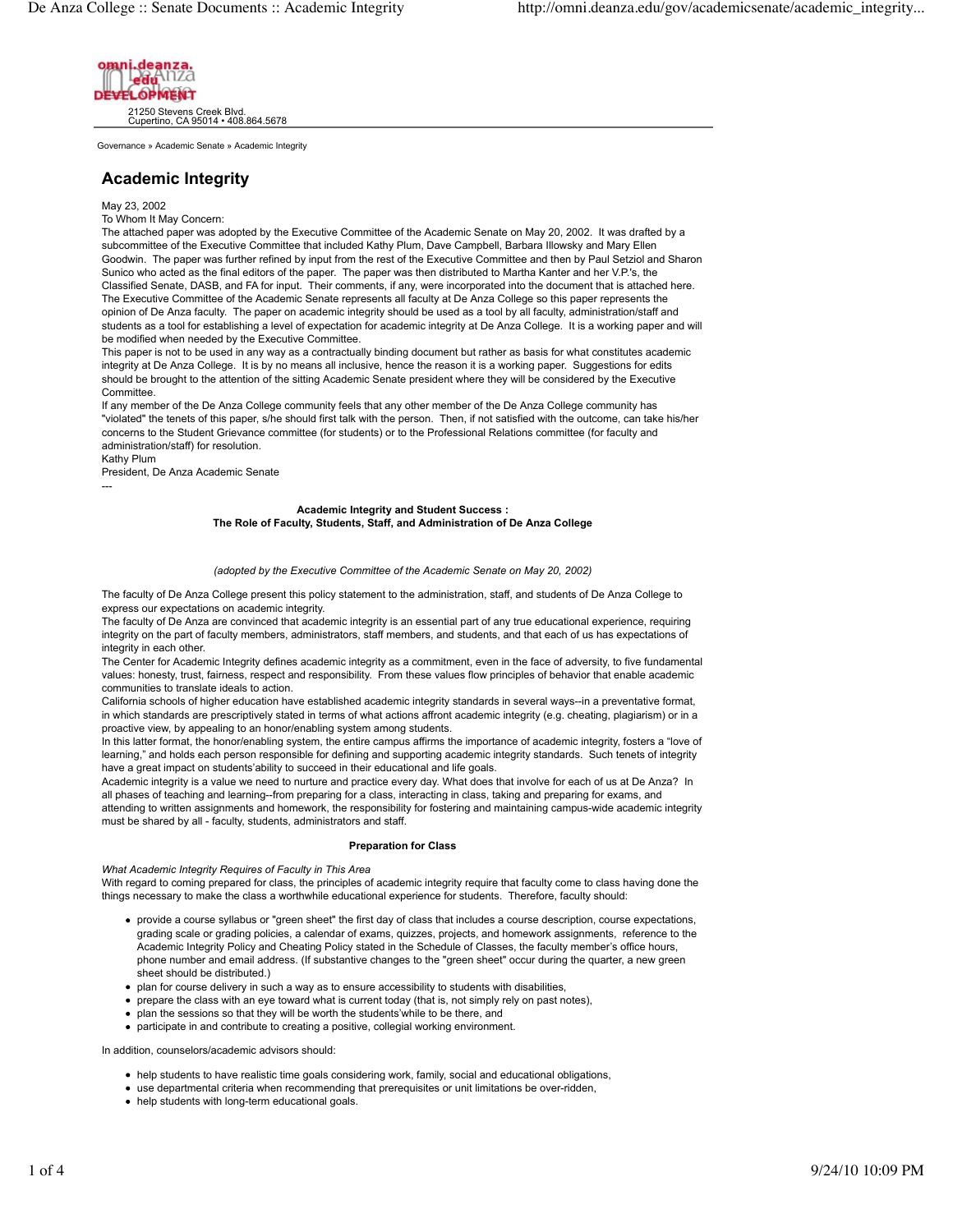### *What Academic Integrity Requires of Students in This Area*

With regard to coming prepared for class, the principles of academic integrity suggest that students have a responsibility to themselves, to the course instructor, and to the other students to do the things necessary to put themselves in a position to make meaningful contributions to class discussion. Therefore, students should:

- read the text before coming to class,
- clarify anything they're unsure of (including looking up words they don't understand),
- formulate questions and ask them in class,
- think about the issues raised in class or in the text,
- commit to learning the subject matter and class requirements, and
- abide by the college rules on cheating and other disciplinary matters.

#### *What Academic Integrity Requires of Administration/Staff in This Area*

With regard to coming prepared for class, the principles of academic integrity suggest that college administration and staff have a responsibility to students and faculty to do the things necessary to allow students to succeed in their classes. Therefore, administration/staff should:

- post the college academic integrity policy and disciplinary policies in all appropriate college documents, including the college web page,
- ensure that systems support the proper placement of students in classes appropriate to their skill level,
- ensure broad program mix.
- provide support services for evening, weekend and off-campus classes as needed and feasible, (e.g. tutorial, library, food)
- provide adequate student services (counselors, special programs staff, etc.) to meet student needs,
- provide a well-equipped library,
- provide clean, well-maintained and accessible classrooms, including outdoor classrooms (pool, grass fields, track, etc.).

#### **In-class or personal interaction**

*What Academic Integrity Requires of Faculty in This Area* With regard to class sessions, the principles of academic integrity require that faculty treat students, administration and staff with respect. Therefore, faculty should:

- appear for all class sessions, unless simply unable to do so,
- come to class on time and not leave early,
- use class time wisely to fulfill the objectives of the course,
- answer student questions appropriately, honestly acknowledging when they don't have an answer, referring students to appropriate resources, or committing to finding an answer to questions .
- work with appropriate support services, such as tutorial, on realistic expectations of those services,
- encourage students by creating an environment in which all students are afforded an equal opportunity to participate in class discussions,
- be in office during office hour(s) and agree to special appointments as appropriate and feasible,
- respect the views students express and not ridicule students or their views or allow students to ridicule each other,
- make it clear that they, faculty, are expressing a personal opinion when they are aware that others in the field feel differently,
- encourage a diverse perspective in the classroom and not impose on students' personal views on controversial issues,
- be consistent in applying rules/requirements stated in the "green sheet",
- respect issues of student confidentiality, and
- advise students as to the appropriate course level to take given their abilities.

### *What Academic Integrity Requires of Students in This Area*

With regard to class sessions, the principles of academic integrity require students to treat all faculty, administration, staff and fellow students with respect. Therefore, students should:

- take appropriate level courses,
- attend all class sessions, unless simply unable to do so,
- come prepared for class; do homework as assigned,
- come to class on-time and not leave early,
- make good use of class time by being engaged in what's going on,
- ask questions about anything not understood.
- participate in the class discussions so as to contribute to a shared effort to develop understanding and insight,
- monitor their own participation so as to allow for and encourage the participation of others,
- respect the other students by not making fun of them or their ideas and by not holding side-conversations that distract from the class discussion,
- avoid disturbing the class, e.g., by turning off cell phones and pagers,
- do their own work, not copy others,
- seek help early by taking advantage of support services and faculty office hours.

*What Academic Integrity Requires of Administration/Staff in This Area*

With regard to interaction with faculty and students, the principles of academic integrity require that administration and staff treat faculty and students with respect. Therefore, administration/staff should:

- ensure user-friendly admissions and records services and follow-up,
- provide verification of enrollment as requested by students, faculty and staff.

#### **With Regard to Exams**

*What Academic Integrity Requires of Faculty in This Area* With regard to exams, the principles of academic integrity require that faculty:

do their best during class time to prepare students for the exams,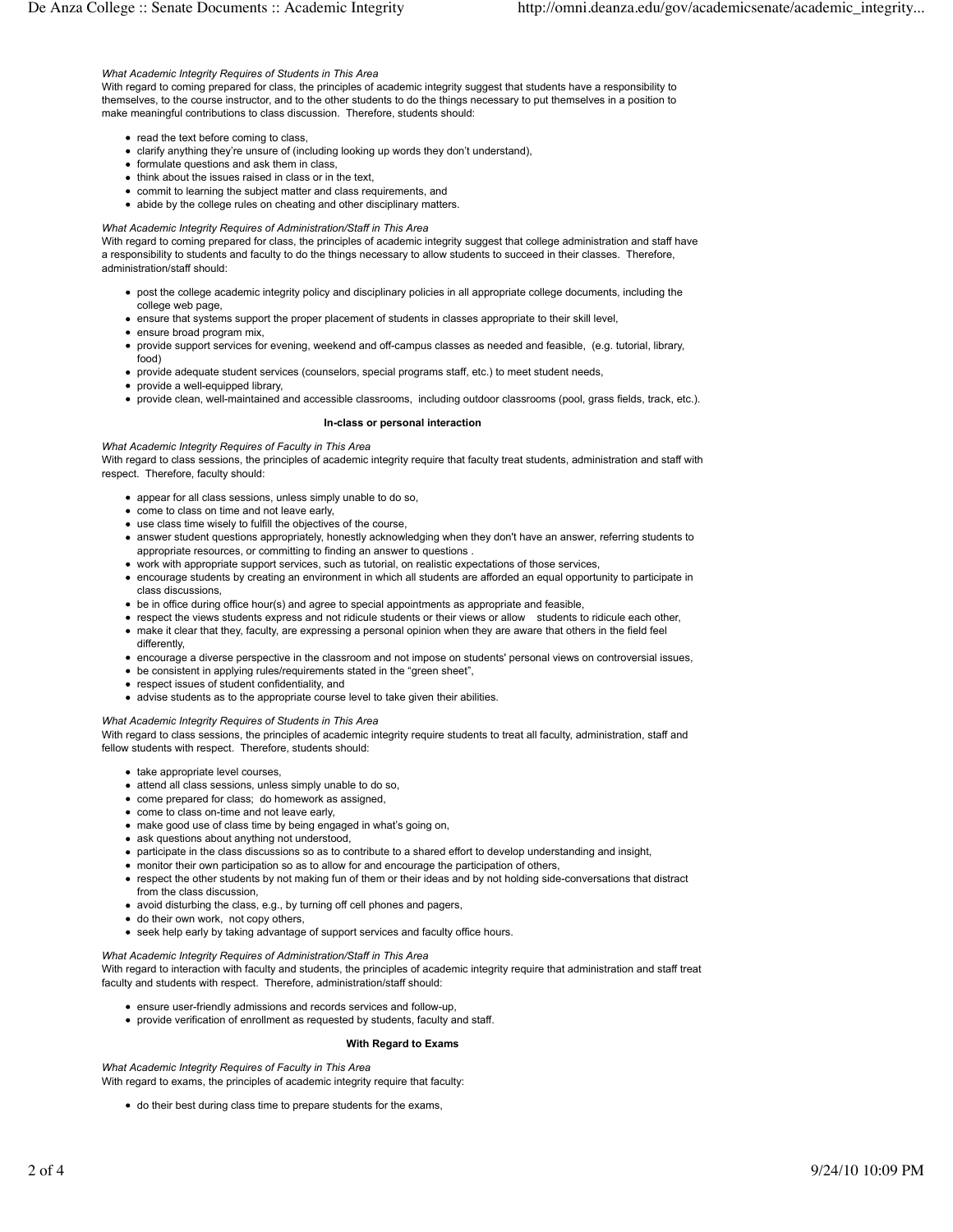- be available during office hours or at arranged times to work with students individually to help students get ready for the exams,
- inform students as to where other help is available,
- schedule exams with sufficient notice to students as to when they will be held, including holding final exams during the published final exam schedule,
- carefully monitor the exam so that honest students will not be disadvantaged by other students who might choose to cheat if given the opportunity,
- give due and careful consideration to student answers when evaluating them and assigning a grade,
- provide exams in sufficient time to permit accommodation for students with disabilities, and
- use sound pedagogy which could include
	- creating new exams each quarter to reduce the possibility of cheating,
		- developing exam questions that make a meaningful test not only of the course content but also of student ability to express and defend intelligent judgments about that content
		- providing review sessions before exams.

# *What Academic Integrity Requires of Students in This Area*

With regard to exams, the principles of academic integrity require students to:

- come to class having done their best to prepare for the exam, including seeking faculty and tutorial help if needed,
- make full use of the time available to provide the best answers,
- abide by the rules established by the instructor and the college, avoiding what constitutes cheating,
- attend review sessions before exams, if provided, and
- request disability-related accommodations in a timely and appropriate manner*.*

# *What Academic Integrity Requires of Administration/Staff in This Area*

With regard to exams, the principles of academic integrity require administration and staff to:

- provide adequate facilities in which to hold classes/exams,
- provide secure alternative and accessible facilities for testing, and
- ensure that faculty are holding final exams (or class) during the published final exam time, and
- insure disability-related accommodation requests are responded to in a timely and appropriate manner**.**

## **With Regard to Course Assignments**

*What Academic Integrity Requires of Faculty in This Area* With regard to course assignments, the principles of academic integrity require that faculty:

- devise meaningful assignments that grow out of and further the work done in the classroom,
- provide students with clear descriptions of assignments so that students know what is expected and how the assignments will be graded,
- give due and careful consideration to student papers when evaluating them and assigning grades,
- if it is suspected that the work handed in is not entirely the student's own, address the issue with the student immediately, and
- return graded work promptly.

# *What Academic Integrity Requires of Students in This Area*

With regard to course assignments, the principles of academic integrity require students to:

- start research and writing early enough to ensure that there is enough time to do their best work,
- allow sufficient time to learn (plan at least 2 hours per unit per week in their schedules),
- request disability-related accommodations in a timely and appropriate manner,
- hand in papers which have been specifically prepared for the course, not papers borrowed from someone else or recycled from an earlier course,
- not be satisfied with a paper that is less than one's best work,
- seek only appropriate help from others (such as proof-reading or discussing their ideas with someone else to gain clarity in their thinking),
- do their own work without copying others, and
- give full and proper credit to all sources.

To expand on the last point, it is important to note that education and the accumulation of knowledge are shared enterprises. None of us has the time, let alone the background knowledge required, to learn everything on our own. Virtually everything we know has come to us because someone else has taken the time to think, research, and then share what s/he's learned with us in a class lecture or, more likely, in an article or book. This is as true for teachers as it is for students, administrators or staff. In a class lecture, it would be too disruptive to stop and cite all sources used by the instructor. Students need to know that what is being shared with them is knowledge learned from hundreds of different authors. What the instructor contributes is the way to bring these authors' ideas together into a coherent whole so that it makes sense to students.

Nonetheless, it is essential for students, who have not had this comparative literature background, to cite sources in any research paper written, giving credit to those who have done the original research and written the article or book cited. This allows the instructor to verify that students have properly understood what the author was trying to say and that they have paraphrased his/her views accurately.

On a practical level, citing sources is a way for students to show that they've done the assignment. If students' papers contain no citations, the implication is that the students have not done any original research. Citations (along with a bibliography) show that a variety of resources have been consulted. Students should not feel they need to hide the fact that one or more sources have been used. That's what research is all about.

*What Academic Integrity Requires of Administration/Staff in This Area*

With regard to course assignments, the principles of academic integrity require that administration and staff:

provide educational assistance to support quality instruction, including adequate tutoring, counseling, advising and special programs to meet the diverse needs of our students.

### **With Regard to Final Grades**